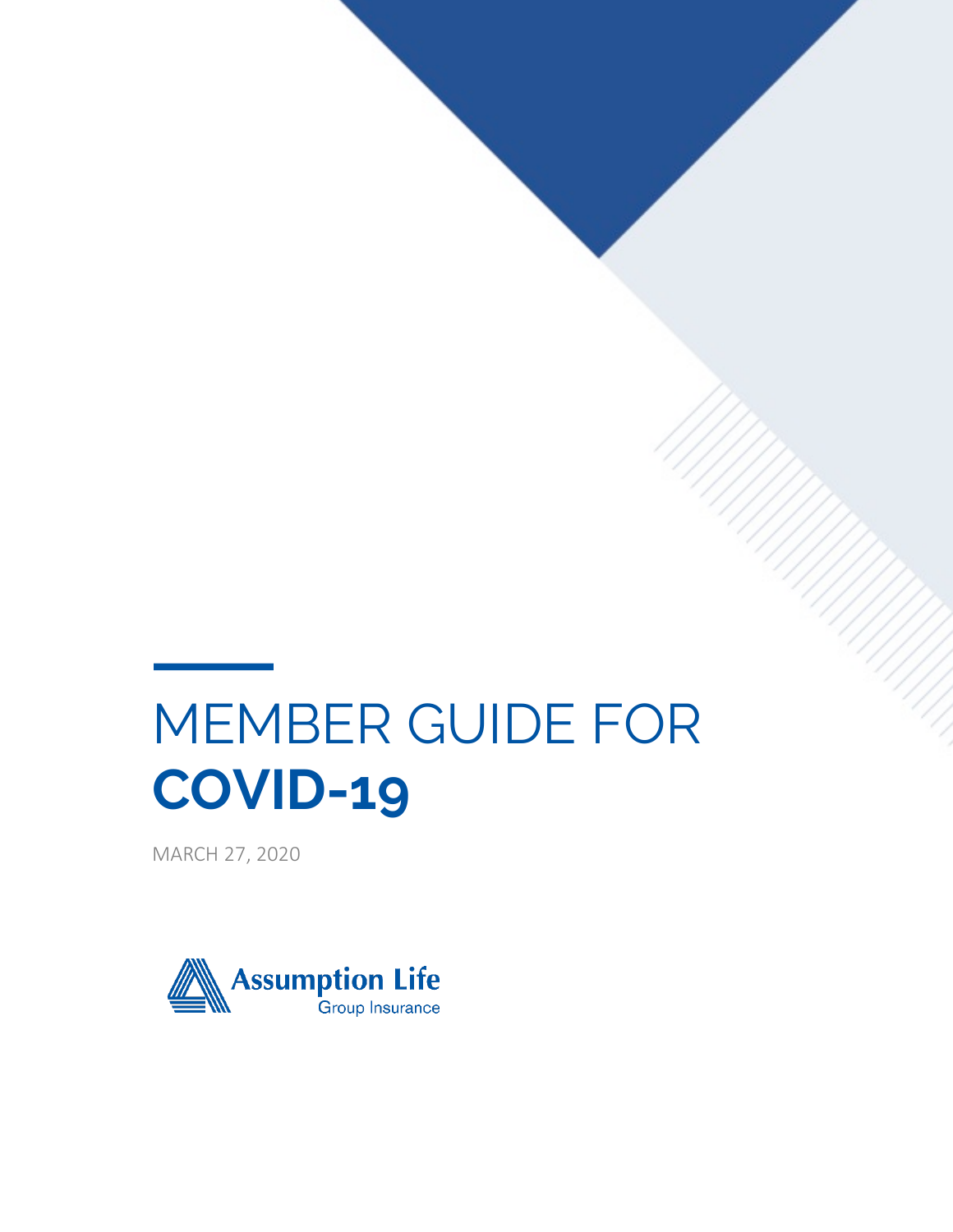# **TABLE OF CONTENTS**

| Are members covered if they decide to travel in a country where there is a no travel advisory by the                                                                               |  |
|------------------------------------------------------------------------------------------------------------------------------------------------------------------------------------|--|
|                                                                                                                                                                                    |  |
|                                                                                                                                                                                    |  |
| What if my travel insurance provider is not proactively responding to my requests? 6                                                                                               |  |
| Who should members contact if they have specific questions about coverage? 7                                                                                                       |  |
|                                                                                                                                                                                    |  |
|                                                                                                                                                                                    |  |
|                                                                                                                                                                                    |  |
| If a member decides to cancel their travel plans as a preventative measure, does trip cancellation                                                                                 |  |
| What if a member decides to cancel their travel plans following the announcement of the                                                                                            |  |
| If an member returns to Canada and must be in quarantine for 14 days, will trip cancellation                                                                                       |  |
| If an member returns to Canada and is placed in a preventative quarantine for 14 days, will trip<br>cancellation insurance cover the cost of a second trip that must be cancelled? |  |
| Who should members contact first if they need to cancel their trip and want to be reimbursed? 9                                                                                    |  |
|                                                                                                                                                                                    |  |
|                                                                                                                                                                                    |  |
| What if members are returning from travel and must self-quarantine based on Public Health's                                                                                        |  |
| What if members are asked to self-quarantine because of a positive COVID-19 test but are not                                                                                       |  |
| What if members are at risk because of their medical condition, and they have chosen to self-                                                                                      |  |
| What if members are experiencing cold/flu-like symptoms, but have not travelled?10                                                                                                 |  |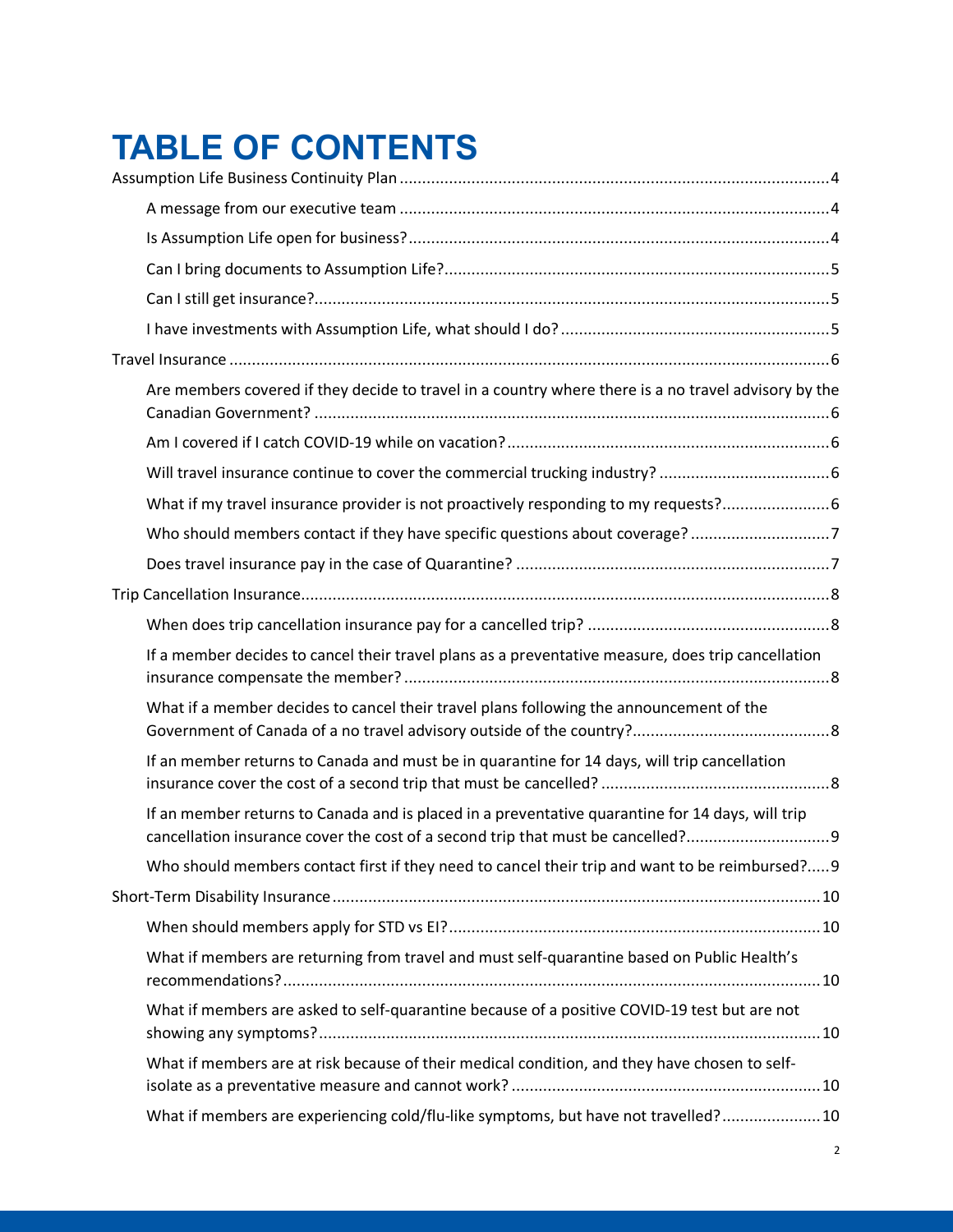|  | What involvement will Assumption Life have in the members' return to work once approved for |  |
|--|---------------------------------------------------------------------------------------------|--|
|  |                                                                                             |  |
|  |                                                                                             |  |
|  |                                                                                             |  |
|  |                                                                                             |  |
|  |                                                                                             |  |
|  |                                                                                             |  |
|  | Why do you recommend choosing direct deposit for claim reimbursement?  13                   |  |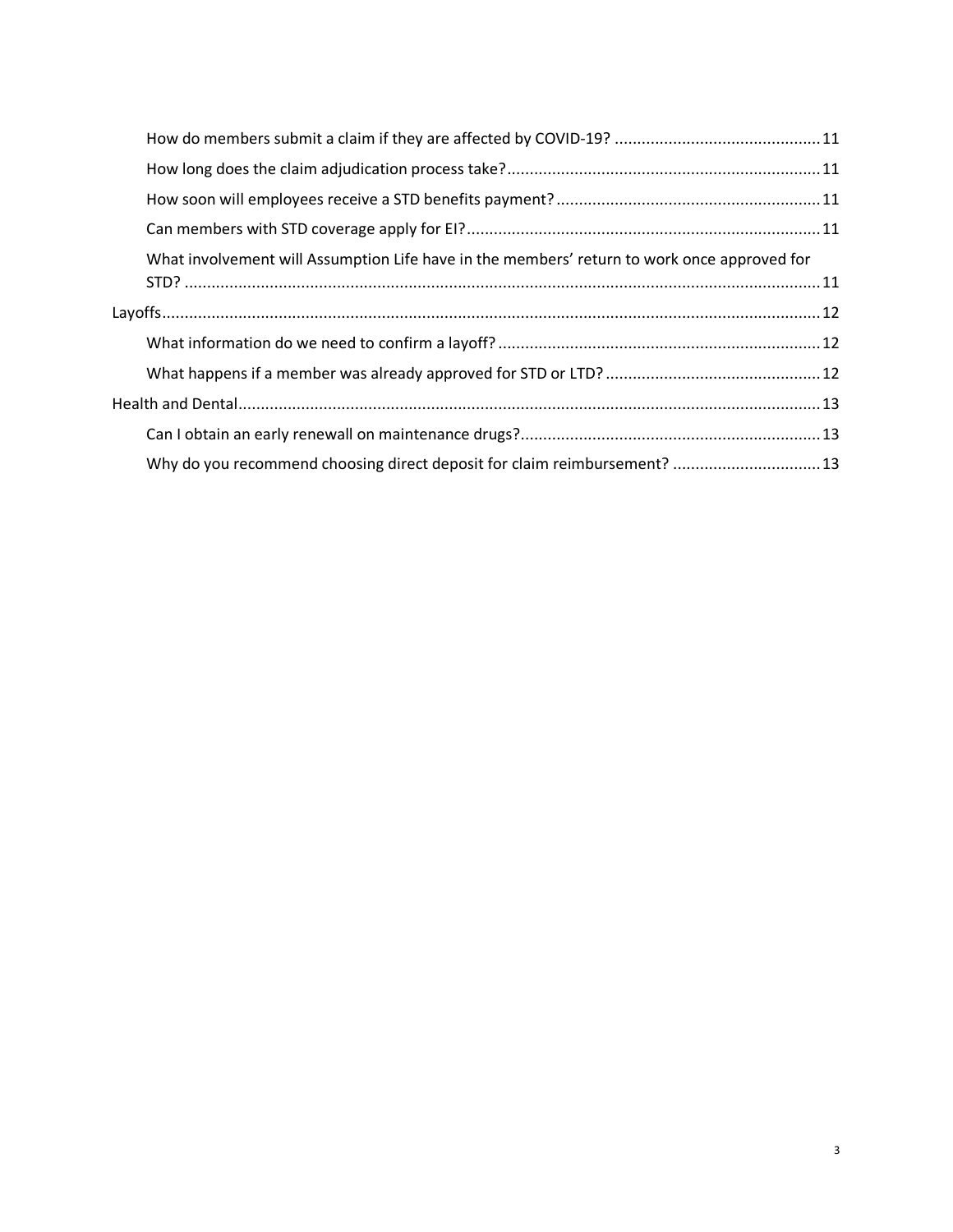# **Assumption Life Business Continuity Plan**

#### A message from our executive team

As the World Health Organization (WHO) has recently increased the global risk assessment of COVID-19 to a pandemic, we think it is important to inform you of the actions we are taking to continue our services and to support our partners, advisors, employees and clients.

In order to minimize the load on our health system and reduce the impact on business activities, we are proposing meaningful initiatives to ensure continuity of our operations and valuable support to you and your teams. While this may translate into some changes in the ways we operate, it will not reduce our capacities to serve your business, advisors and clients.

The COVID-19 situation changes daily. Therefore, we advise you to stay informed and follow the recommendations of the government and health authorities. Effective immediately, we are suspending all business travel and are asking that all meetings be held via phone or video conferencing.

In order to prevent business interruptions, our employees are working remotely. Our dedicated sales and service team members are also all available to conduct our marketing, sales and promotional activities by answering your requests by phone and email, as well as by video conferencing.

Furthermore, we wish to reiterate that Assumption Life has been a pioneer in establishing a fully digital process for more than 10 years and independent organizations have recognized our powerful capability to attract, convert and service clients coast to coast.

Assumption Life takes this situation very seriously. We will continue to monitor the progression of COVID-19 and provide regular updates as required.

#### Is Assumption Life open for business?

Yes, we remain open for business. In order to minimize the burden on our healthcare system and reduce the impact on our business activities, we are proposing significant initiatives to ensure the continuity of our operations and the service to our valued clients.

This may result in some changes in the way we operate, but it will not reduce our ability to serve you.

While our company remains open, the reception desk at our office at 770 Main Street in Moncton is temporarily closed while our teams are called upon to telework for an indeterminate period of time.

However, our teams remain available to serve you.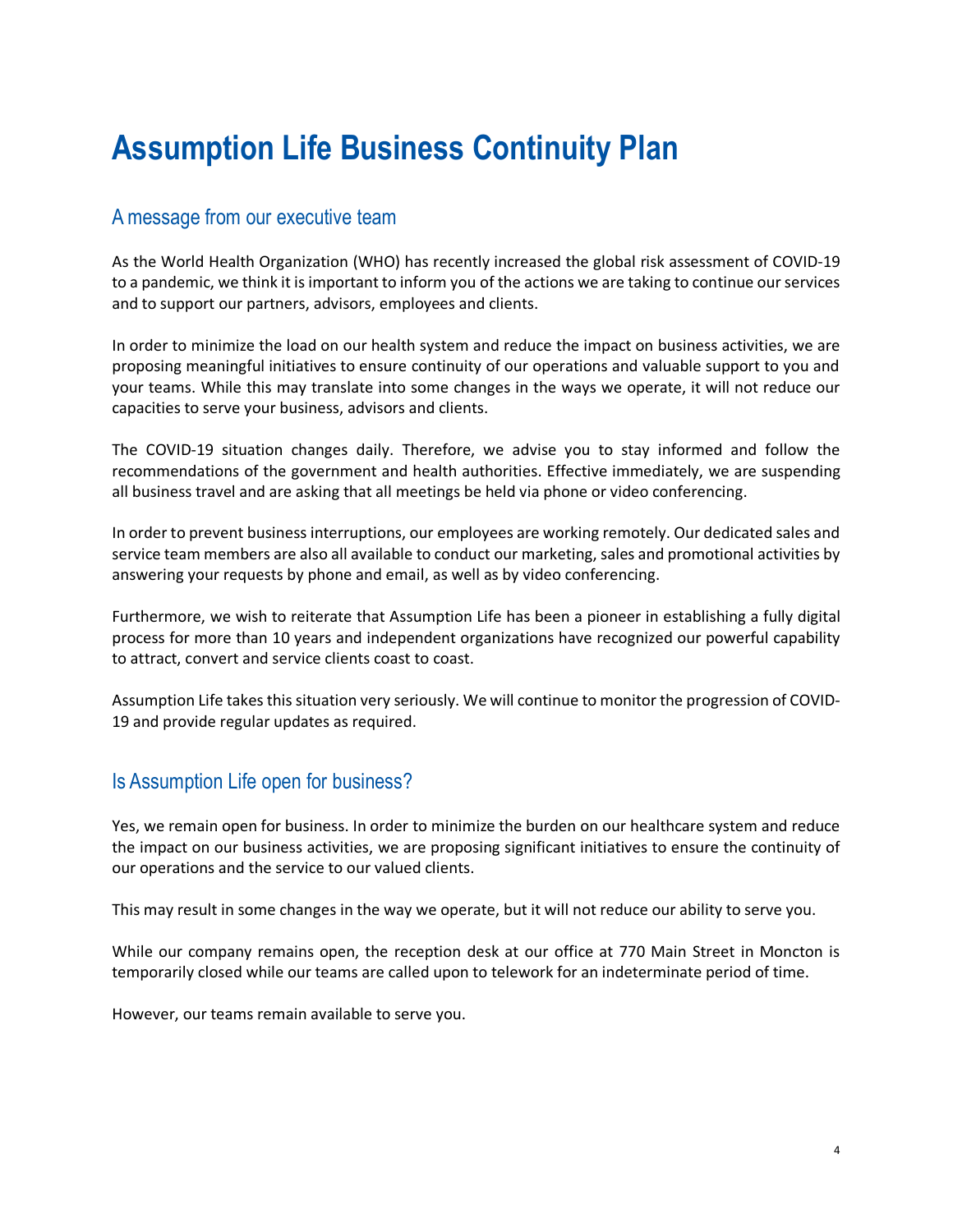# Can I bring documents to Assumption Life?

Although we are open, we have put in place a number of initiatives to protect the health of our employees. Assumption Life takes the situation regarding the spread of COVID-19 very seriously and is closely following the government's and public health authorities' recommendations.

We want to avoid the spread of the virus in order to minimize the burden on our health care system and reduce the impact on our business activities, while ensuring the continuity of our operations so that we can continue to serve our valued clients.

Email: Group@assumption.ca

# Can I still get insurance?

There is no change for clients with insurance – benefits are maintained and our policies remain unchanged.

For any client wishing to purchase a new individual product (life, disability or critical illness insurance) that has recently travelled outside of Canada, we will consider the application, subject to complete underwriting. Each situation will be assessed on a case-by-case basis.

If a client intends to travel to a high-risk country within the next 12 months, the application for a new product will be deferred until the client returns and will be reviewed again at that time.

#### I have investments with Assumption Life, what should I do?

Periods of extreme market volatility can be a cause for concern, but it is important to remember that the benefits and guarantees of segregated funds are designed for situations such as the one we are currently experiencing.

At Assumption Life, we invest in your success. Our teams are at your disposal to keep you informed of market developments during these difficult times.

If you have any questions specific to your account, we invite you to contact us at 1 (888) 577-7337 or send us an e-mail at placements.retraite@assomption.ca.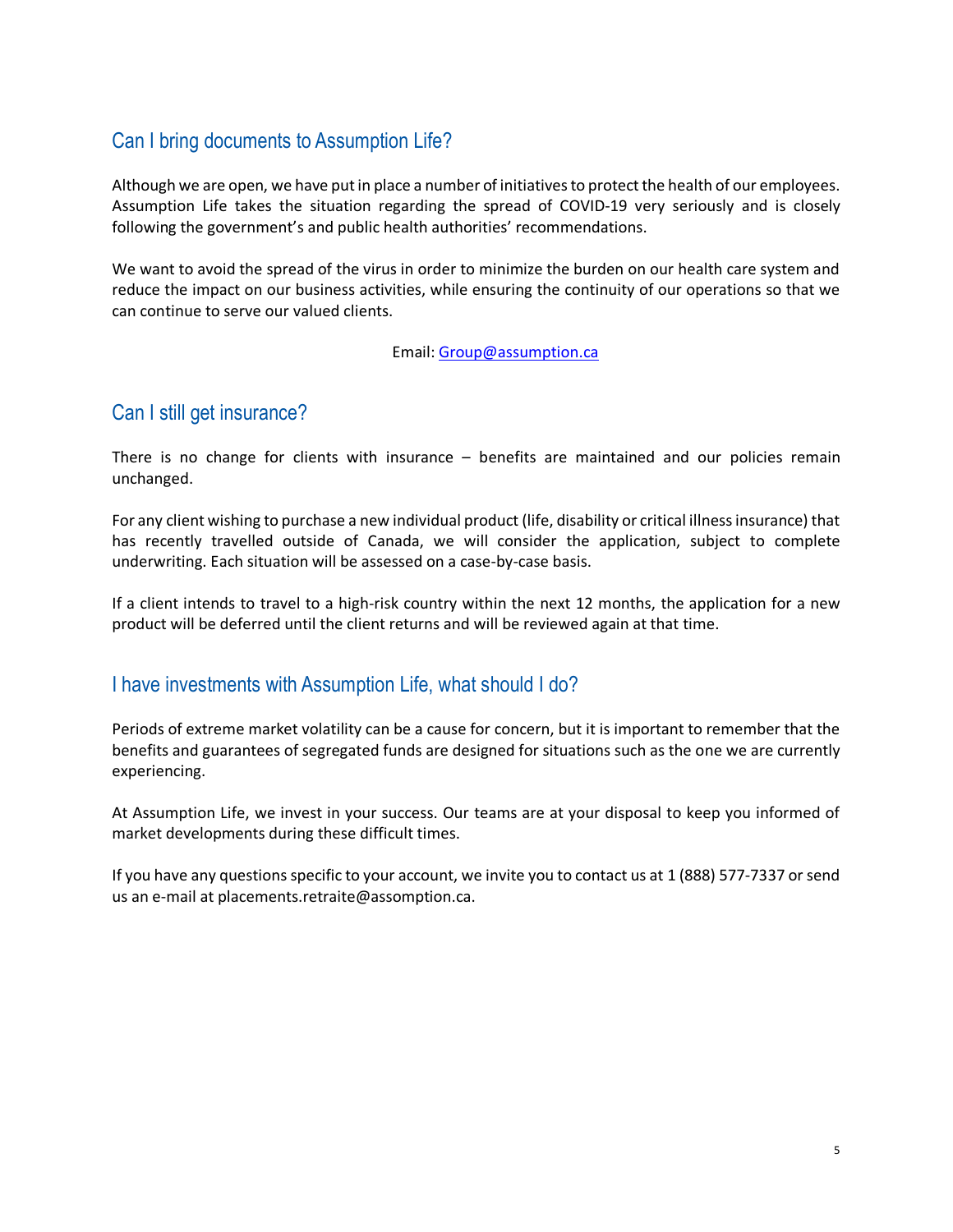# **Travel Insurance**

### Are members covered if they decide to travel in a country where there is a no travel advisory by the Canadian Government?

Emergency medical expenses incurred while travelling outside of Canada are normally reimbursed by travel insurance, according to the terms and conditions of the participant's Group Insurance Plan. During this COVID-19 pandemic, the border is closed to all non-essential travel to any country.

However, please take note of the following:

- You can contact our travel provider at 1-877-875-3166 for any questions regarding your travel insurance coverage outside of Canada before you leave.
- We encourage you to consult the Government of Canada site at https://travel.gc.ca/travelling/advisories for up-to-date information.

### Am I covered if I catch COVID-19 while on vacation?

Emergency medical expenses incurred while travelling outside of Canada are normally reimbursed by travel insurance, according to the terms and conditions of your insurance policy.

You can contact us at 1-877-875-3166 before your departure if you have any questions about your travel insurance coverage outside of Canada.

#### Will travel insurance continue to cover the commercial trucking industry?

As per the news release from the CLHIA on March 19, 2020, the insurance industry has taken position that out-of-country medical coverage for commercial truckers will continue uninterrupted. Please follow the following link for the full news release:

https://www.clhia.ca/web/clhia\_lp4w\_lnd\_webstation.nsf/page/CFFEDC1596D8CBEB85258530006AC3 33!OpenDocument

#### What if my travel insurance provider is not proactively responding to my requests?

Please note that travel insurance providers are experiencing a higher volume of calls than normal; however, they have activated their contingency plan to meet the needs of insureds.

According to the CLHIA's news release on March 17, 2020, travel insurance providers are being instructed to prioritize calls from insureds who are abroad and needing immediate assistance. Please follow the following link for the full news release:

https://www.clhia.ca/web/clhia\_lp4w\_lnd\_webstation.nsf/page/817A473A27BACFA98525852E0069FB9 B!OpenDocument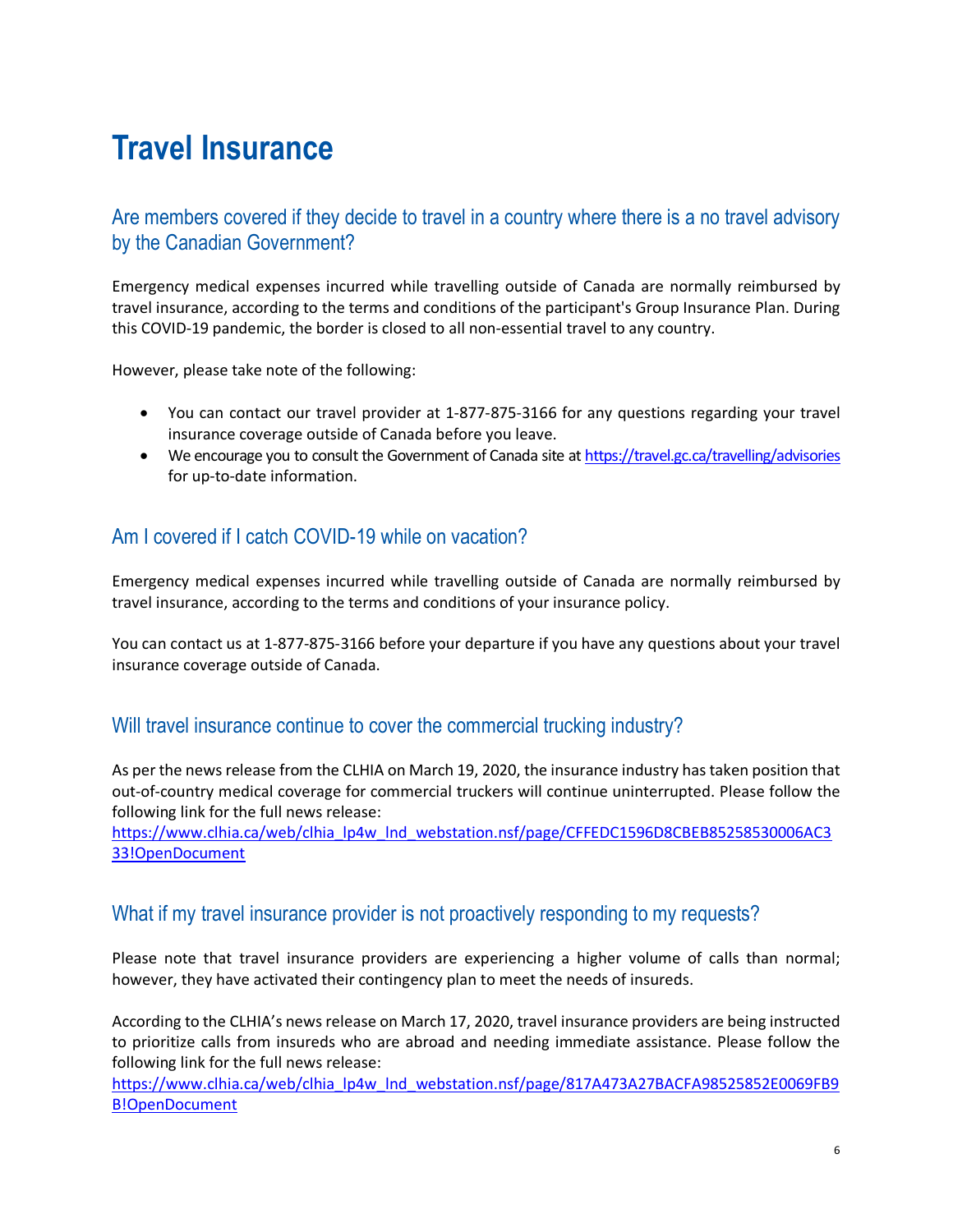### Who should members contact if they have specific questions about coverage?

For questions about specific situations not covered in this document, we recommend that members contact our travel insurance provider Assistel:

> For immediate help in case of emergency, please call/ Pour obtenir de l'aide immédiate en cas d'urgence, veuillez appeler :

In Canada and in the U.S., toll free/ Au Canada et aux États-Unis, sans frais : **1-877-875-3166**

Worldwide, by calling collect/ Ailleurs dans le monde, à frais virés : **514-875-3166**

# Does travel insurance pay in the case of Quarantine?

Medical expenses incurred during quarantine, inside or outside the country, will be reimbursed as usual according to the provisions of your Group Insurance contract.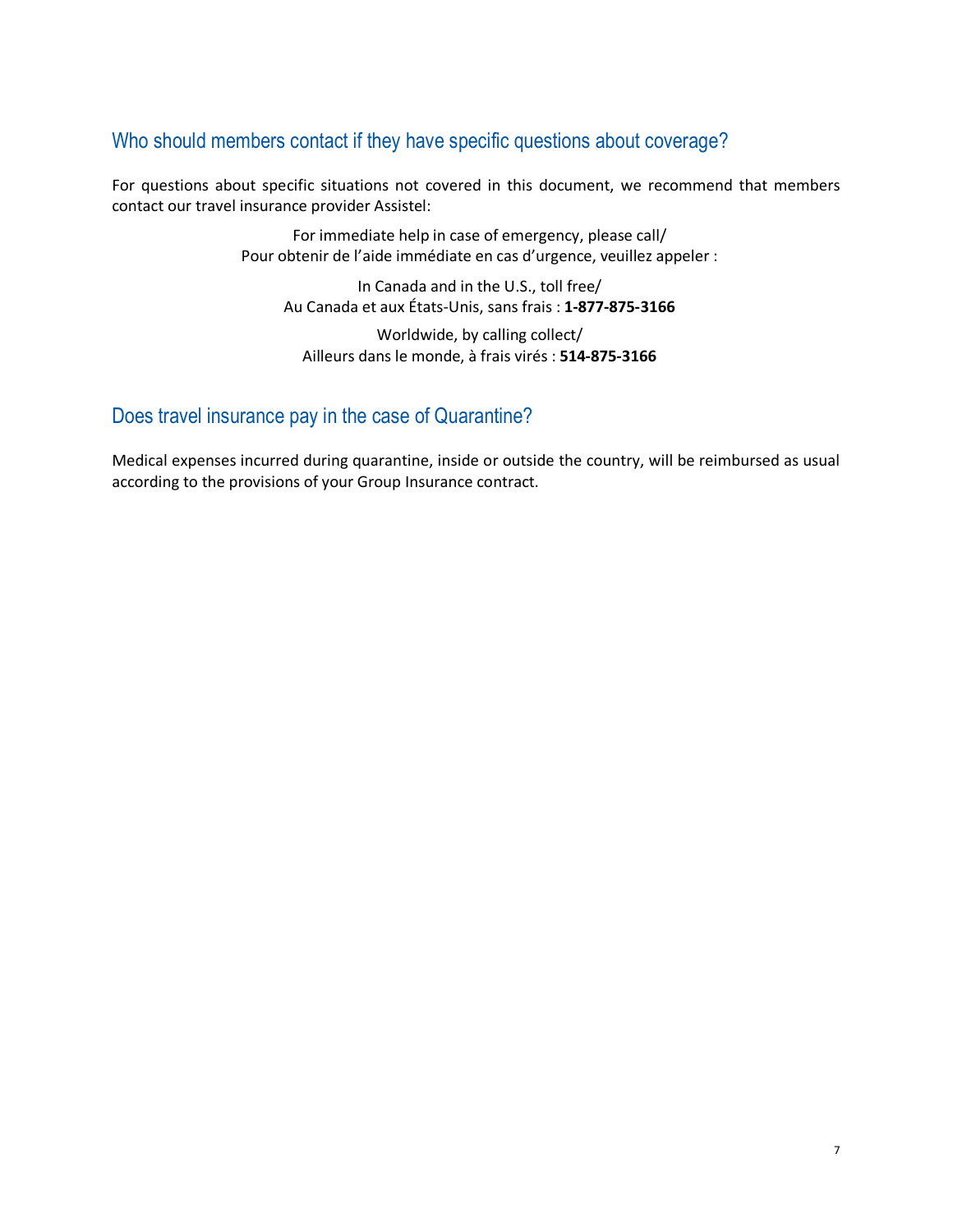# **Trip Cancellation Insurance**

#### When does trip cancellation insurance pay for a cancelled trip?

There are four situations where trip cancellation insurance covers expenses. Please see below our standard contract wording:

1) Events that could give rise to a reimbursement

Trip cancellation insurance allows the insured to be reimbursed for amounts paid in advance or certain additional charges resulting from a trip being cancelled or interrupted due to the following events:

- a. Illness, accident or death of the insured or a member of his or her family.
- b. Illness, accident or death of a travel companion or member of the travel companion's immediate family; if several people are travelling together, only three insured individuals may use this reason to receive benefits for themselves and for dependent children accompanying them.
- c. Death or hospitalization of a business partner, a key employee or the host at the destination; a key employee is an employee or a franchisee who plays an essential role in the operation of the company he or she works for, along with the insured, and whose absence puts the company's main activities at risk.
- d. Quarantine of the insured or travel companion.

### If a member decides to cancel their travel plans as a preventative measure, does trip cancellation insurance compensate the member?

No, unfortunately, this situation is not covered by trip cancellation insurance.

# What if a member decides to cancel their travel plans following the announcement of the Government of Canada of a no travel advisory outside of the country?

Unfortunately, this situation is not covered by trip cancellation insurance.

# If an member returns to Canada and must be in quarantine for 14 days, will trip cancellation insurance cover the cost of a second trip that must be cancelled?

According to the contract, trip cancellation insurance is applicable if the insured is quarantined.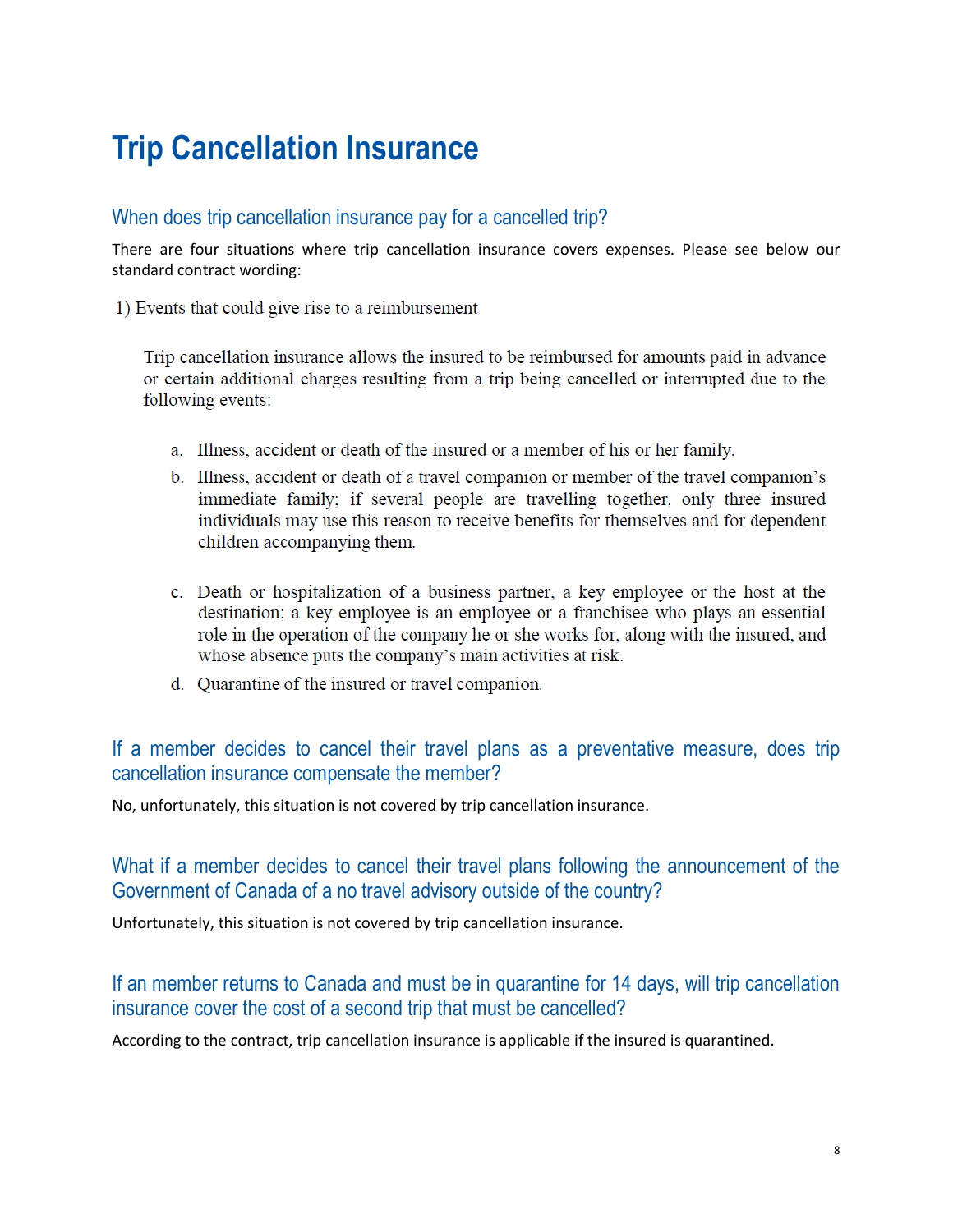### If an member returns to Canada and is placed in a preventative quarantine for 14 days, will trip cancellation insurance cover the cost of a second trip that must be cancelled?

Yes, if the member is in preventative quarantine, the situation does qualify for trip cancellation insurance. The member will need to provide documents showing the previous trip and the documents detailing the trip that is to be cancelled.

#### Who should members contact first if they need to cancel their trip and want to be reimbursed?

For immediate help in case of emergency, please call/ Pour obtenir de l'aide immédiate en cas d'urgence, veuillez appeler:

In Canada and in the U.S., toll free/ Au Canada et aux États-Unis, sans frais : **1-877-875-3166**

Worldwide by calling collect/ Ailleurs dans le monde, à frais virés: **514-875-3166**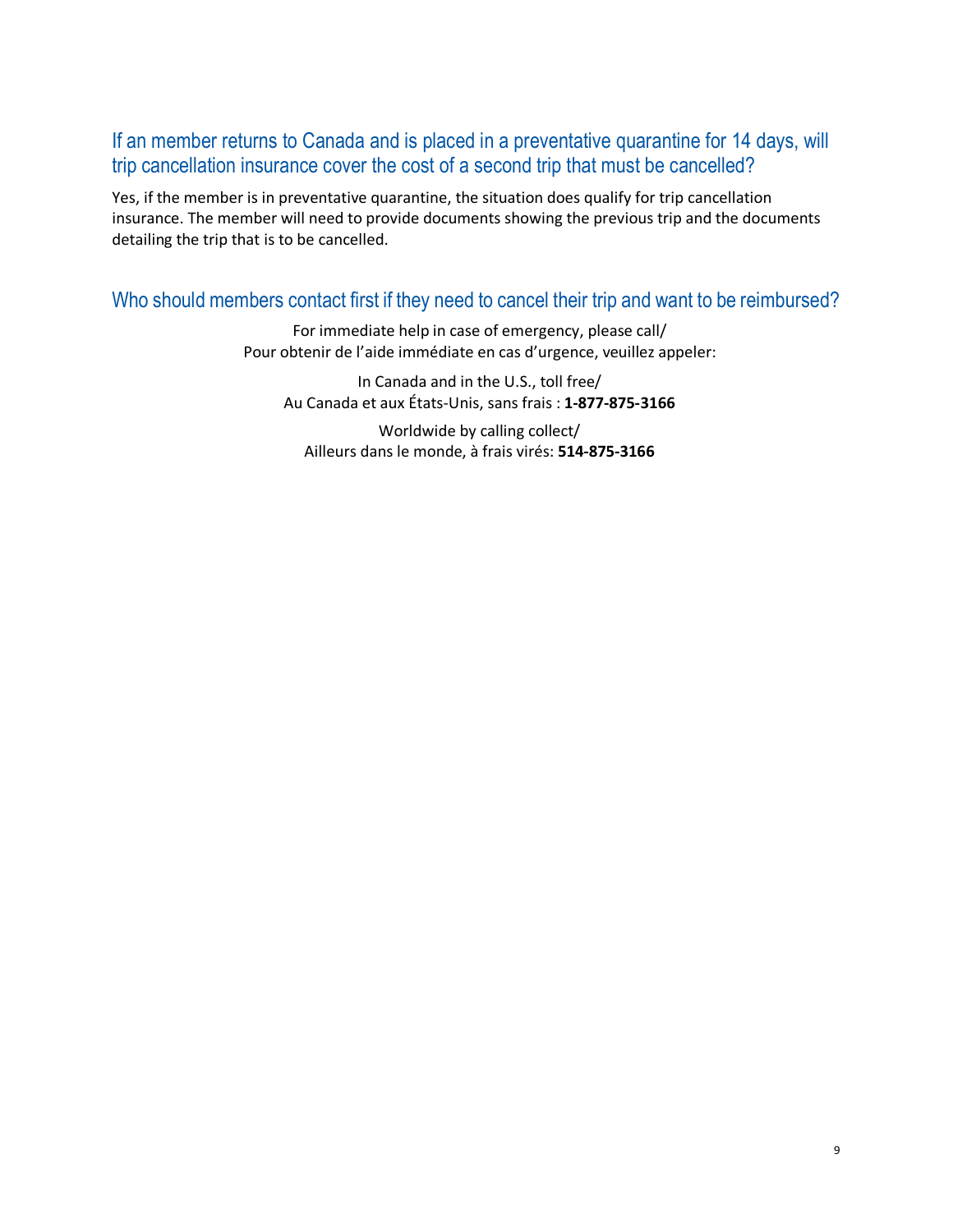# **Short-Term Disability Insurance**

#### When should members apply for STD vs EI?

All insurers are in constant communication to develop an industry standard in collaboration with the CLHIA. As of a March 17, 2020, meeting, the following positions were agreed upon by all insurers:

1. Diagnosed (positive COVID-19 test), symptomatic and disabled: Assumption Life will waive the waiting period completely, regardless of policy/hospital position. This would also be the case if there were no symptoms but a test was positive. The idea is that these individuals should be out of the public for 14 days. A specific form has been created by CLHIA and adopted by all insurers.

2. Symptomatic, but have not been tested for COVID-19: A waiting period would apply (normal contractual implications) if they are not able to work at home and found to be disabled.

3. Asymptomatic, but told to self-quarantine by a government or a healthcare professional: They are to work from home if they can; if not, STD does not figure in this scenario. This is where EI benefits should be accessed.

#### What if members are returning from travel and must self-quarantine based on Public Health's recommendations?

Ideally, members would have access to work from home. If members do not have access to work from home and do not have any symptoms that would prevent them from working, they need to apply for EI benefits. STD does not cover this situation.

#### What if members are asked to self-quarantine because of a positive COVID-19 test but are not showing any symptoms?

If a member is diagnosed with a positive COVID-19 test, Assumption Life would waive the waiting period for STD completely. The idea is that these individuals should be out of the public for 14 days.

#### What if members are at risk because of their medical condition, and they have chosen to selfisolate as a preventative measure and cannot work?

If members do not have access to work from home and do not have any symptoms that would prevent them from working, they need to apply for EI benefits. STD does not cover this situation.

#### What if members are experiencing cold/flu-like symptoms, but have not travelled?

If members are symptomatic but have not been tested for COVID-19, the waiting period would apply for STD benefits if the members are found to be disabled according to the Group Insurance contract.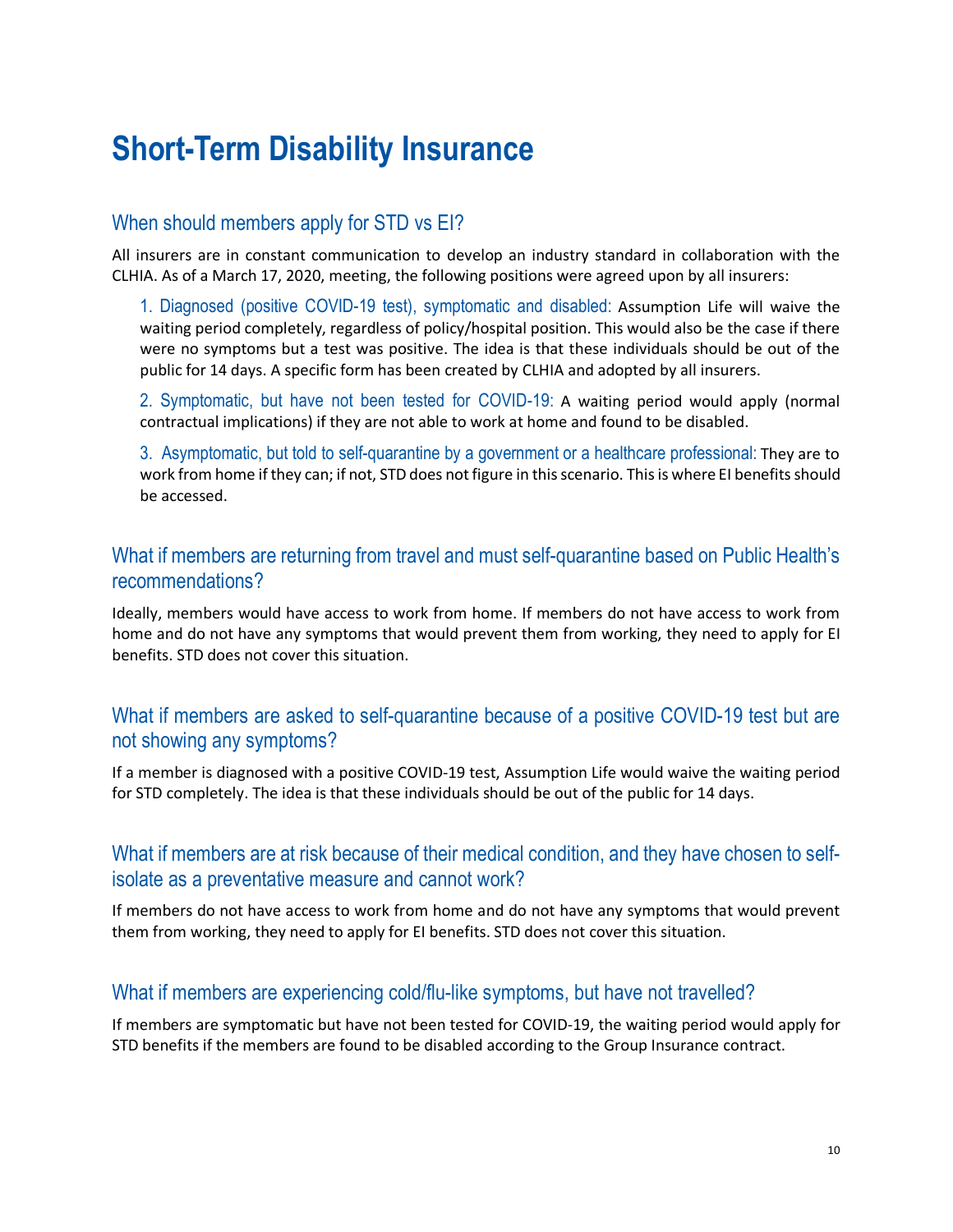#### How do members submit a claim if they are affected by COVID-19?

Assumption Life requires documentation to support an absence. A specific form has been created by CLHIA for employees affected by COVID-19. This form can be requested from: lifedisability@assumption.ca. Members can fill out the form and return it to Assumption Life for evaluation at lifedisability@assumption.ca). The form was developed by CLHIA to prevent the affected members from being out in the community and creating additional pressure on the healthcare system.

#### How long does the claim adjudication process take?

Our standard levels of service are that a decision is made within 5 business days of all the information being received by our Case Manager.

#### How soon will employees receive a STD benefits payment?

Once approved, the payment will be issued by electronic funds. In general, a process is completed within 24 hours.

#### Can members with STD coverage apply for EI?

Yes, members with STD coverage can apply for EI; however, normal integration rules would apply.

#### What involvement will Assumption Life have in the members' return to work once approved for STD?

Our regular process would be to make sure that the members are able to return to work. In this case, if they were approved and tested positive, we would make sure that the members tested negative before going back to work.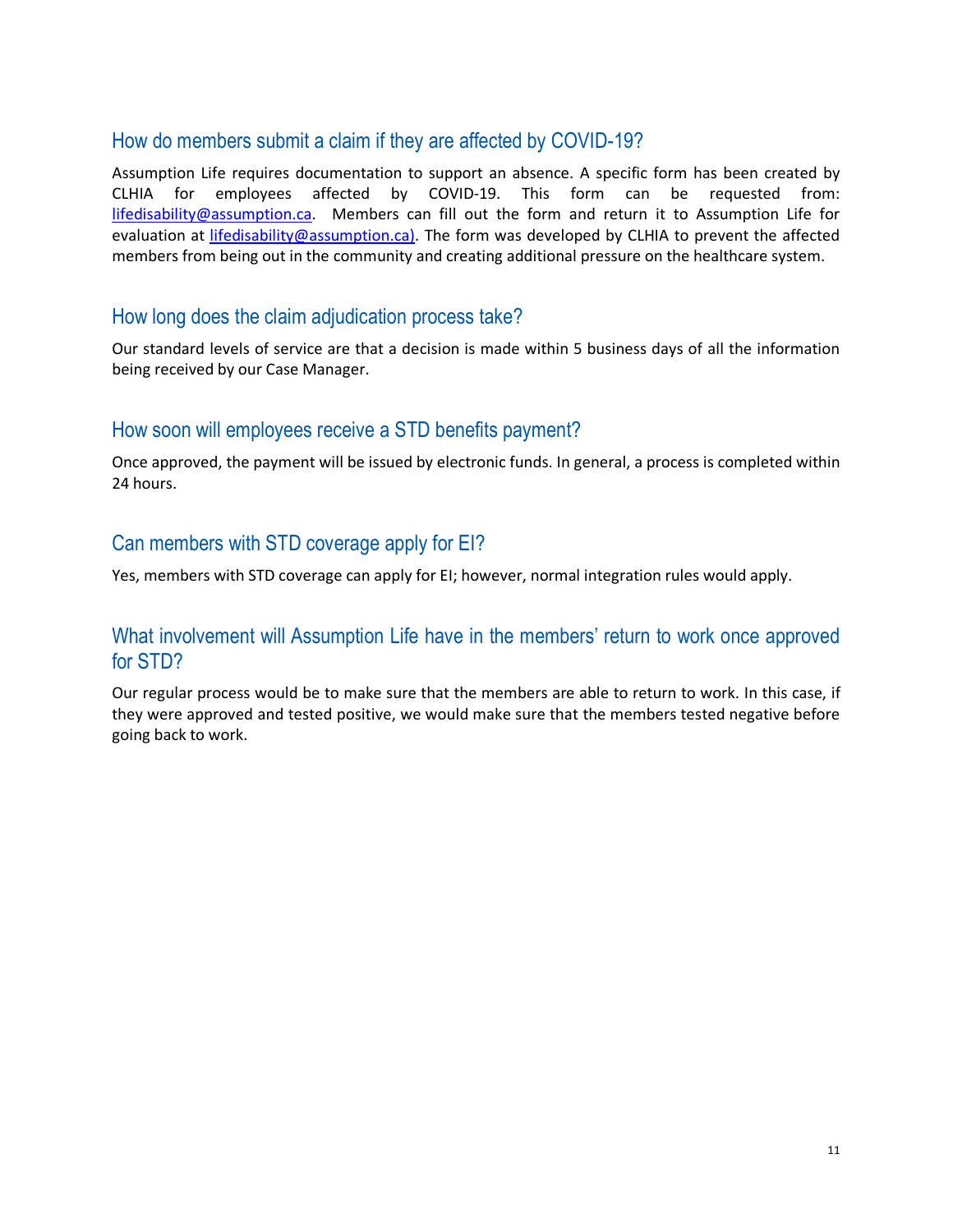# **Layoffs**

### What information do we need to confirm a layoff?

As per standard procedures, a written note or email from the employer detailing the employees affected and the duration of the layoff is required. It is important that the notice comes from the employer, not the employee.

### What happens if a member was already approved for STD or LTD?

Benefits would continue to be paid as long as the Case Manager approved that the member is totally disabled.

# Who do members contact for any concerns about work situation changes and how it affects benefits?

Members should contact their group plan administrator.